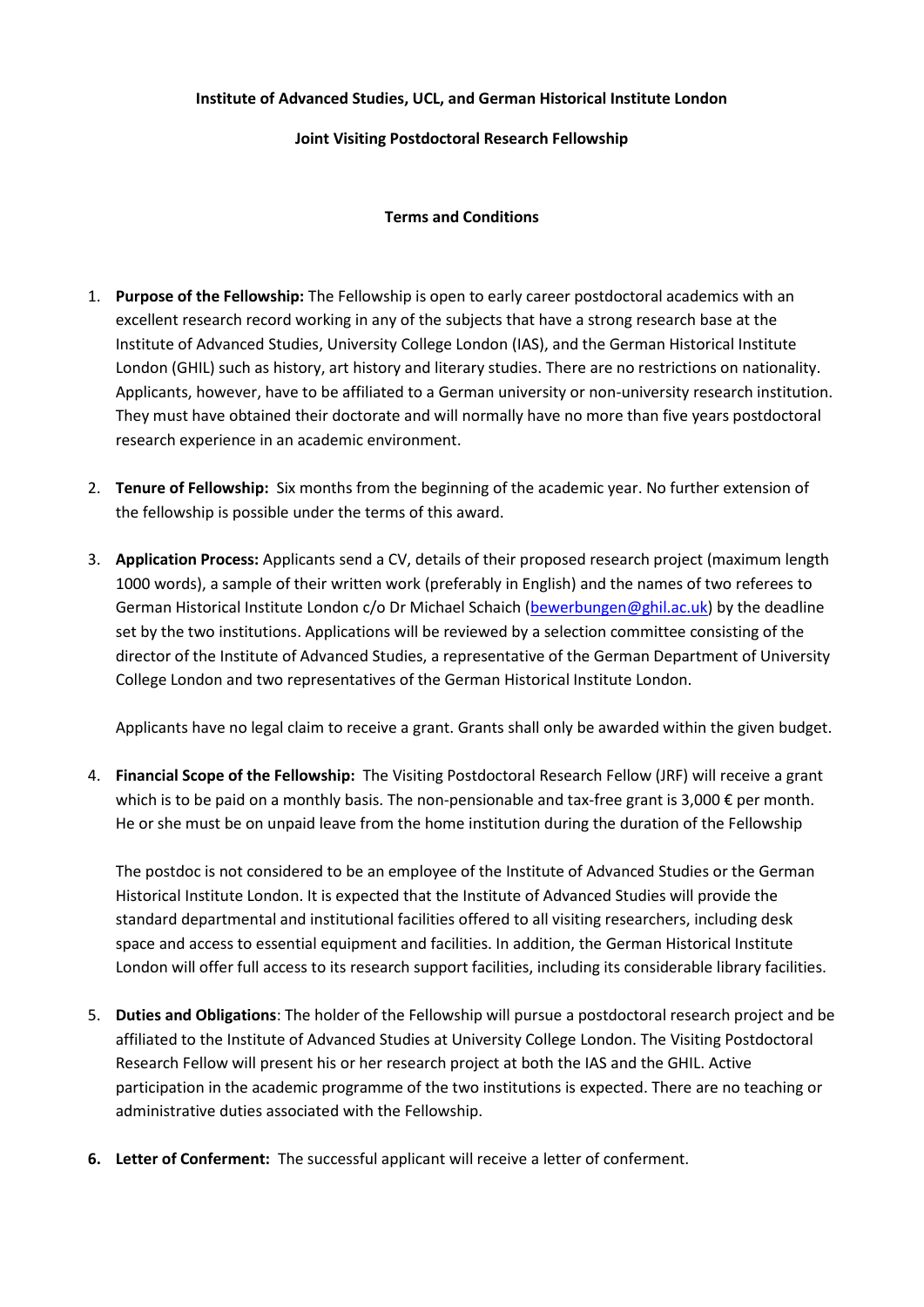- 7. **Declaration of Acceptance**: An informal declaration of acceptance, including bank account details (IBAN, BIC) should be forwarded immediately to the Administrative Director of the GHIL.
- 8. **Visa Application:** As an academic taking part in formal exchange arrangements with UK counterparts, the successful candidate has to apply for a Standard Visitors visa according to UK immigration law: *[https://assets.publishing.service.gov.uk/government/uploads/system/uploads/attachment\\_data/file/9](https://assets.publishing.service.gov.uk/government/uploads/system/uploads/attachment_data/file/938632/visit-guidance-v10.0ext.pdf) [38632/visit-guidance-v10.0ext.pdf](https://assets.publishing.service.gov.uk/government/uploads/system/uploads/attachment_data/file/938632/visit-guidance-v10.0ext.pdf)*. IAS is supporting the application with an official letter of support but the application has to be prepared and submitted by the successful candidate. The costs for visa applications (including family visas if applicable) will be refunded.
- 9. **Non-performance of the Guidelines/Premature Termination of the Fellowship:** If a recipient fails to comply with the conditions or requirements detailed in these guidelines, GHIL hereby retains the right to terminate the grant prematurely and demand the return of all payments hitherto made. GHIL retains the right to terminate the fellowship prematurely at any time with due cause, in particular,
	- if the eligibility requirements for the fellowship are no longer met;
	- the recipient gives in the application or afterwards false information on significant facts, either wilfully or through negligence, or fails to disclose significant facts;
	- the recipient fails to inform GHIL immediately and in writing of any changes to circumstances which could affect the decision to award the grant, or which are pertinent to the calculation of the grant. If false information was given on significant facts, all money hitherto received shall be refunded together with interest totalling 6% per annum. In all other cases, all money received after the occurrence of the reason for termination shall be refunded with the according interest. If the recipient is not responsible for the reason leading to termination, they shall not be liable to refund any grants received up until the termination of the funding by GHIL.
- 10. **End of Fellowship report:** the grant-holder will produce a report on her/his research **within 3 months** of the end of the grant.
- 11. **Publication and Acknowledgment of Support:** The Visiting Postdoctoral Research Fellow has the obligation to acknowledge the support of the two host institutions in any publication arising from the Fellowship.
- 12. **Contact Details:** The Visiting Postdoctoral Research Fellow is obliged to keep IAS and GHIL informed of his or her contact details, including address, telephone/mobile number and email and should inform IAS and GHIL of these changes at any time during the course of the Fellowship. IAS and GHIL have to be in a position to contact the fellow an any point of time.
- 13. **Residence:** The Visiting Postdoctoral Research Fellow is expected to take up residence in London for the duration of the fellowship.
- 14. **Absence from London**: The Visiting Postdoctoral Research Fellow is committed to keeping the GHIL informed of any period of absence that exceeds five working days well in advance of such planned absence. This applies to absences both for research purposes or for personal reasons. Failure to do so may adversely affect the conditions of award of the grant.